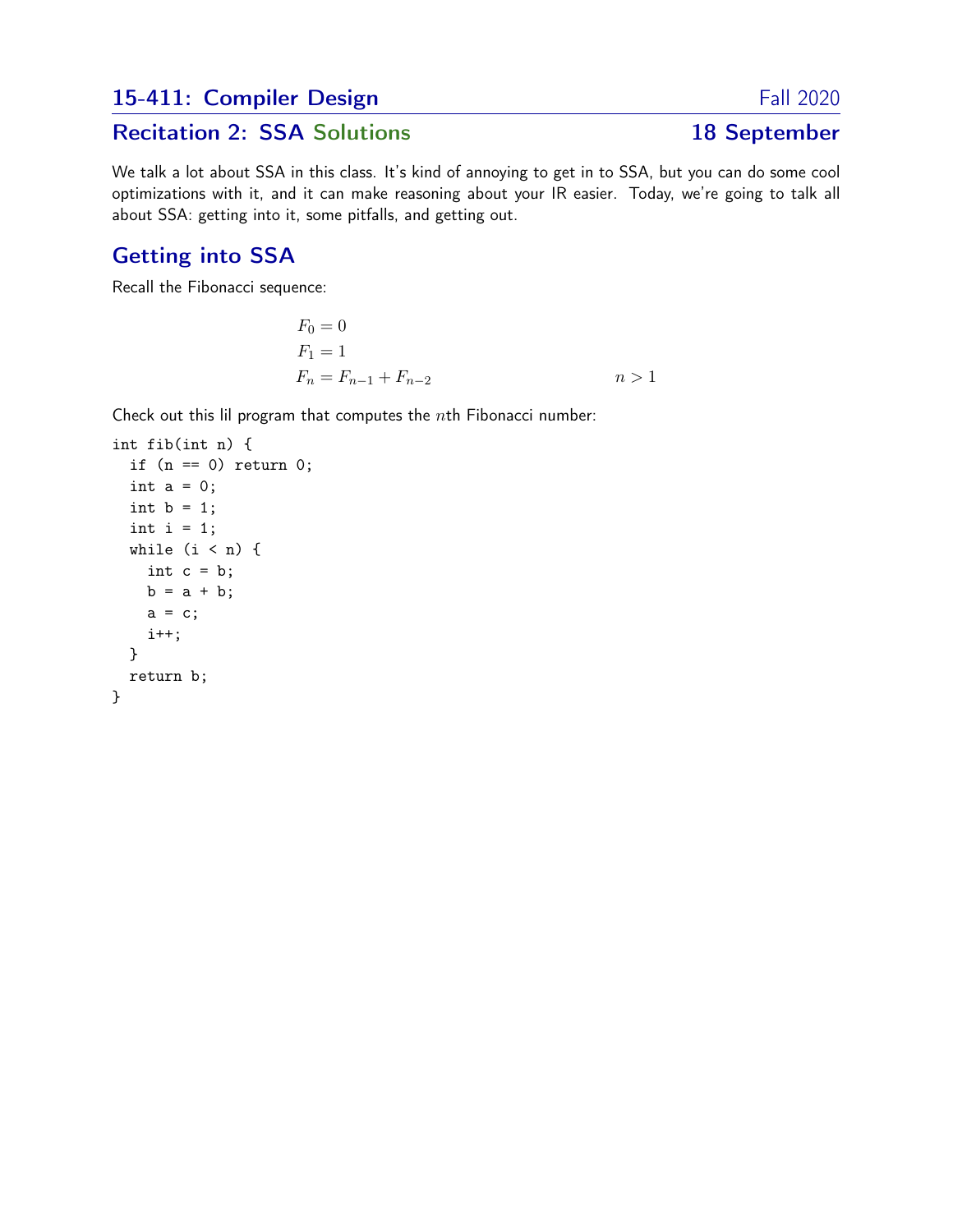Translate this program into abstract assembly, organized as basic blocks within a control flow graph.

Solution:



## Checkpoint 1

First, some definitions (Cooper et al.):

- $Dom(b)$ : A node n in the CFG dominates b if n lies on every path from the entry node of the CFG to b. DOM(b) contains every node n that dominates b. For  $x, y \in$  DOM(b), either  $x \in$  DOM(y) or  $y \in \text{Dom}(x)$ . By definition, for any node  $b, b \in \text{Dom}(b)$ .
- IDOM(b): For a node b, the set IDOM(b) contains exactly one node, the *immediate dominator*. Intuitively, b's immediate dominator is the node  $n \in Dom(b)$  which is closest to b. If n is b's immediate dominator, then every node in  $\{Dom(b) - b\}$  is also in  $Dom(n)$ .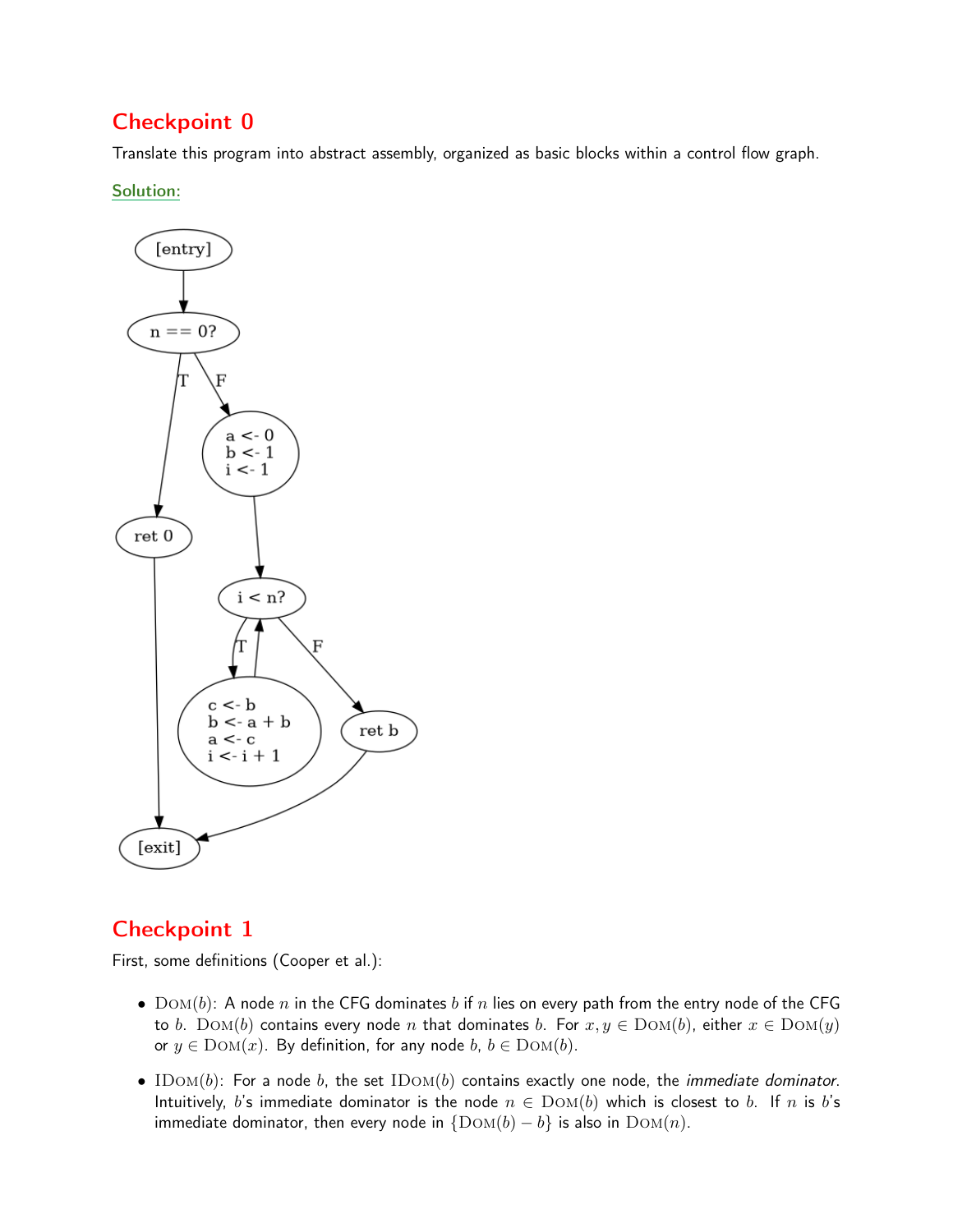We suggest that you use an algorithm from the paper, A Simple, Fast Dominance Algorithm:

```
for all nodes, b /* initialize the dominators array */doms[b] \leftarrow Undefineddomsfstart\_node + start_node
Changed \leftarrow true
while (Changed)
   Changed \leftarrow false
   for all nodes, b, in reverse postorder (except start_node)
       new_idom \leftarrow first (processed) predecessor of b /* (pick one) */
       for all other predecessors, p, of b
           if doms[p] \neq Undefined /* i.e., if doms[p] already calculated */
                new_idom \leftarrow intersect(p, new_idom)
       if doms[b] \neq new_idom
           doms[b] \leftarrow new_idomChanged \leftarrow true
function intersect(b1, b2) returns node
    finger1 \leftarrow b1finger2 \leftarrow b2while (finger1 \neq finger2)
         while (finger1 < finger2)
             finger1 = doms/finger1while (finger2 < finger1)
             finger2 = doms/finger2return finger1
```
Calculate (immediate) dominance relations between basic blocks and draw the dominator tree.

Solution: (Left is a postorder numbering of the nodes, right is dominator tree)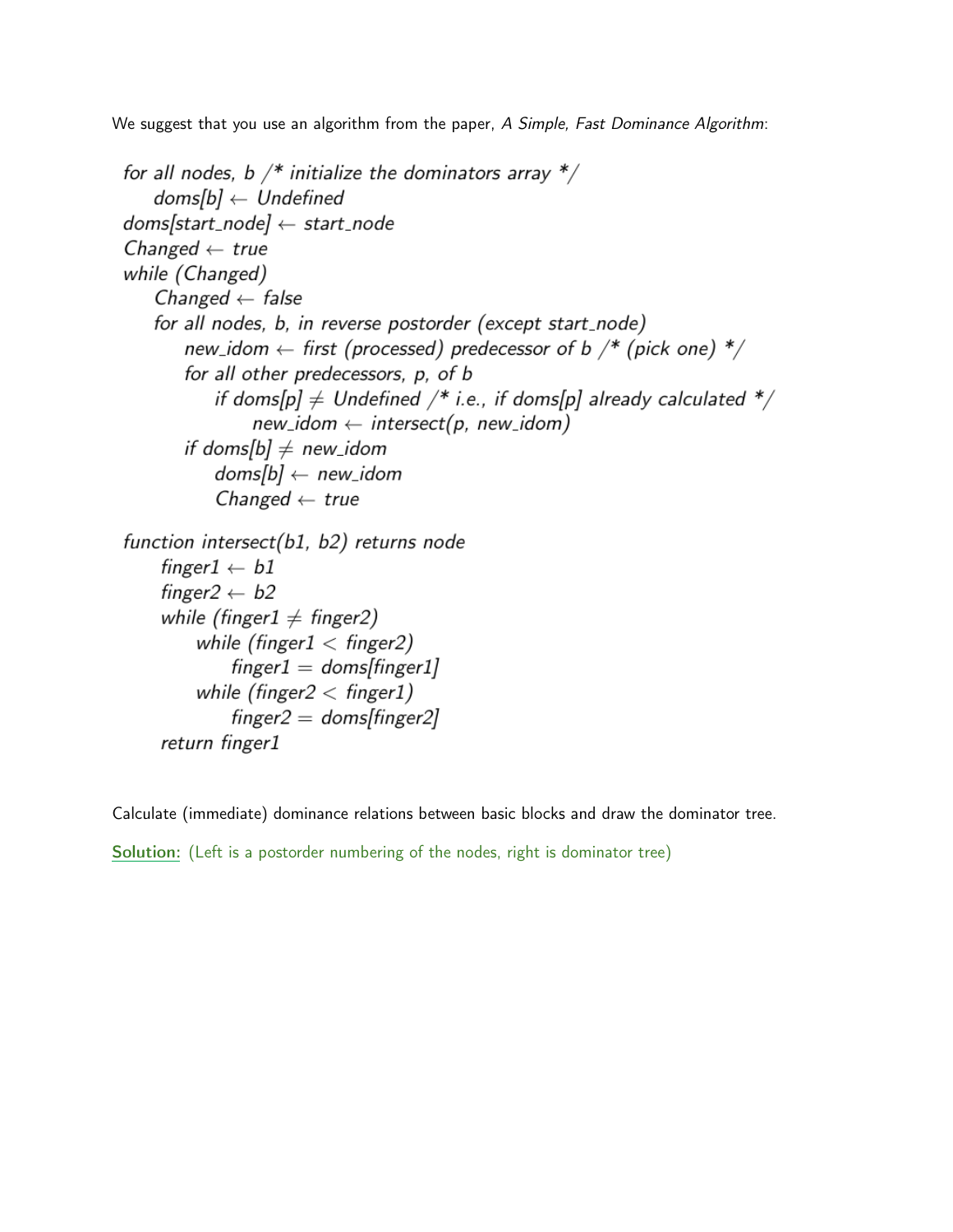

Find the dominance frontier of each block, b, by looking at the successors of each block that is dominated by  $b$ . Again, we use an algorithm from the same paper:

```
for all nodes, b
   if the number of predecessors of b \geq 2for all predecessors, p, of b
          runner \leftarrow pwhile runner \ne doms[b]
              add b to runner's dominance frontier set
              runner = doms[runner]
```
#### Solution:

0 {}

- 1 {0}
- 2 {4}
- 3 {0}
- 4 {0, 4}
- 5 {0}
- 6 {}
- 7 {}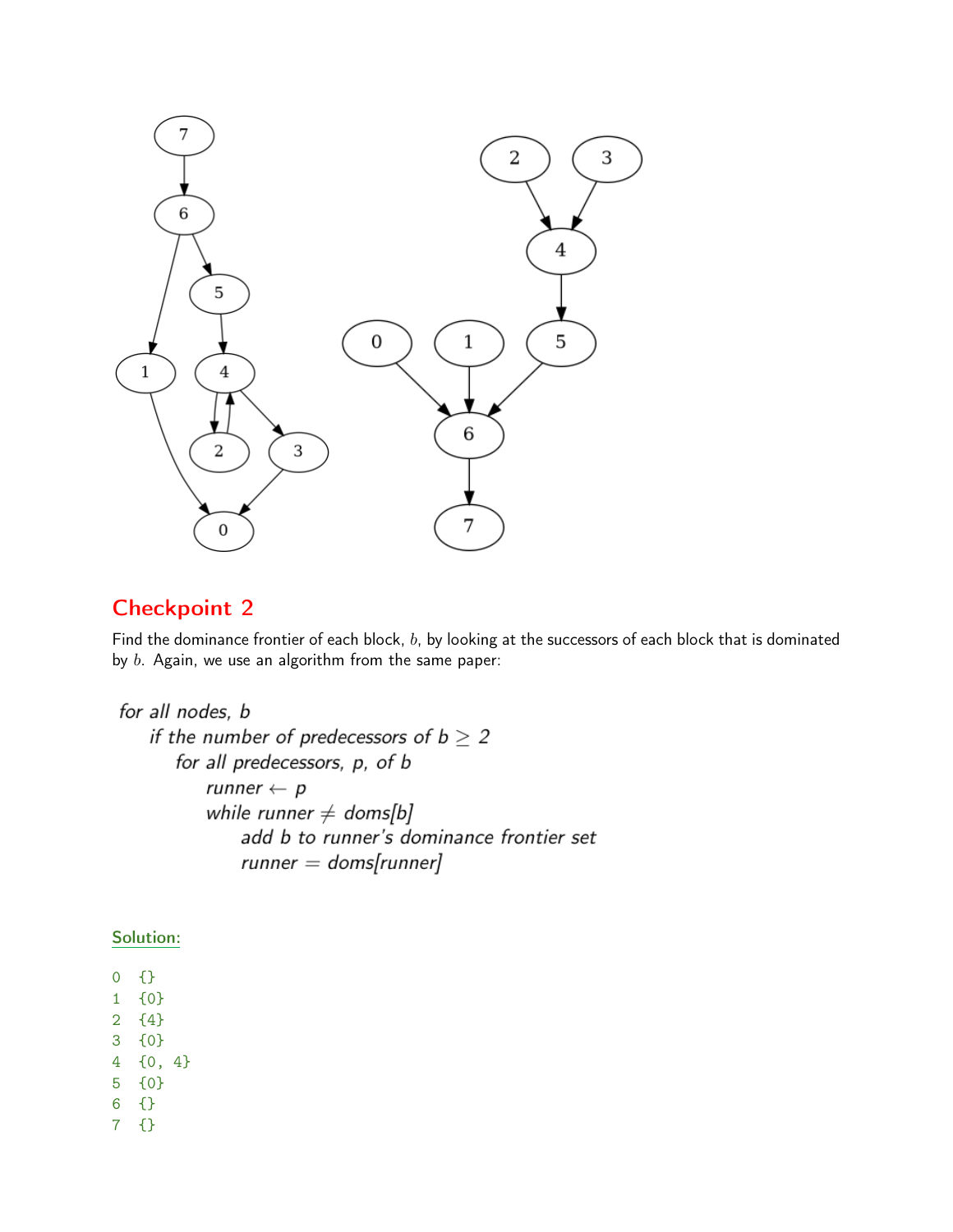Insert Φ functions at the beginning of basic blocks and rename variables to convert the program into SSA form. Whenever a node x has a (live) definition of a variable  $a$ , then any node  $z$  in the dominance frontier of  $x$  needs a phi-function for  $a$ . There are a few algorithms for this, but for this exercise, just do it by inspection.

**Solution:** Insert phi-functions for  $a, b, i$  in node 4.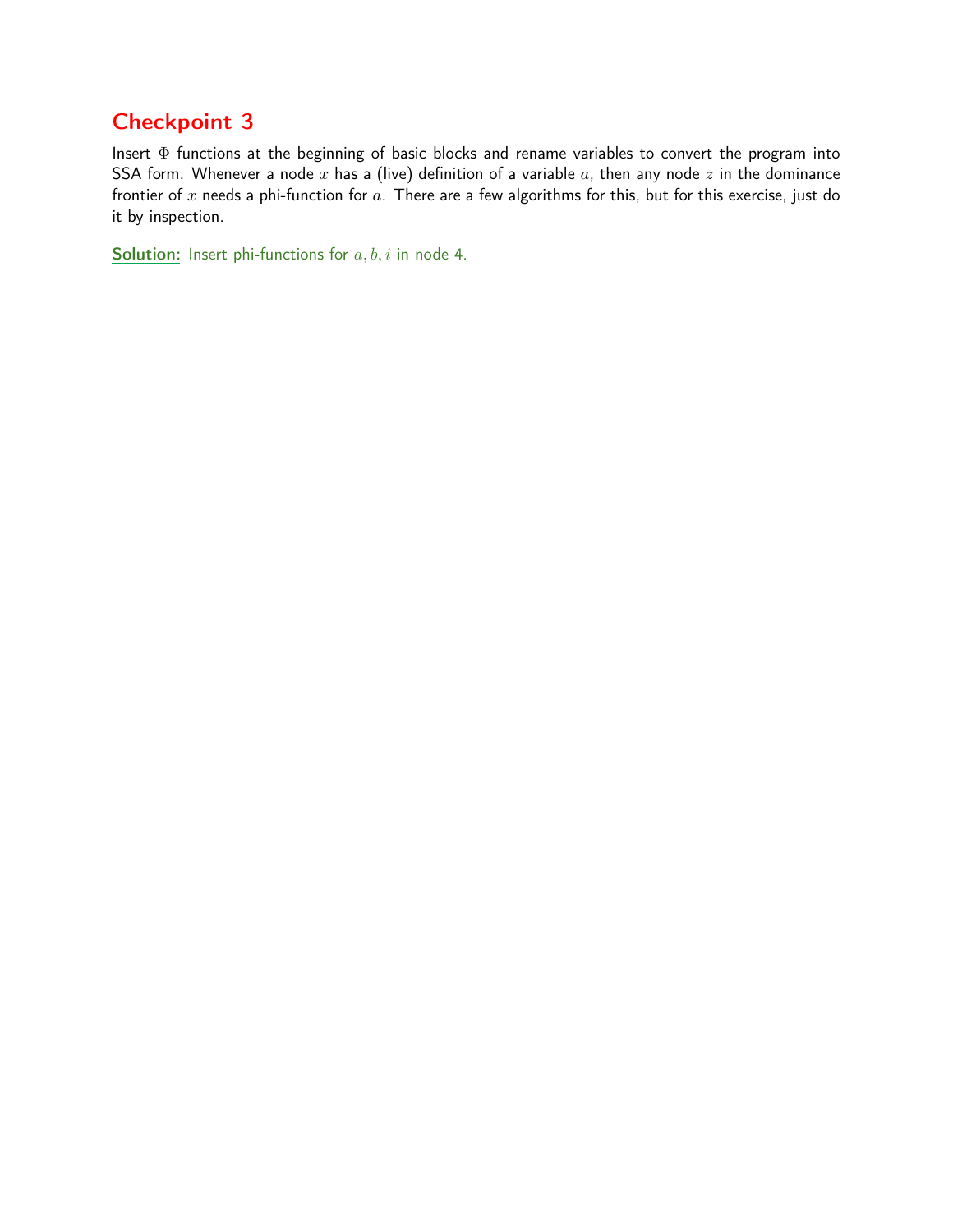## Getting out of SSA

We can get out of SSA by inserting appropriate copies. There are some problems that can occur, including the "Lost copy problem" and the "Swap problem". The lost copy problem can be resolved by splitting critical edges, making sure that there is never an edge from a node with multiple children to a node with multiple parents. If you're not doing register allocation on SSA, you can also just convert to CSSA and this will also fix the problem. The swap problem can be resolved by properly implementing the parallel semantics of phi-functions.

One way to think about parallel moves is through location transfer graphs, where locations are nodes and directed edges represent the flow of values. For example, the parallel move  $a \leftarrow b, b \leftarrow a, c \leftarrow b$  can be represented by the following graph:



## Checkpoint 4

Translate the previous fib exercise back out of SSA.

Solution: Just insert moves into the previous blocks. The parallel moves can be sequentialized in any order.

## Checkpoint 5

Translate the following out of SSA:

$$
x_0 \leftarrow \cdots
$$
\n
$$
y_0 \leftarrow \cdots
$$
\n
$$
x_1 \leftarrow \phi(x_0, y_1)
$$
\n
$$
y_1 \leftarrow \phi(y_0, x_1)
$$

Hint: this is a minimal example of the swap problem.

Solution: Draw graphs of the location transfer graphs for each predecessor block:

entry | loop ------------------------|--------------- | x1 <- x0 y1 <- y0 | x1 <- y1  $| \cdot |$   $|$ | +-----+

Now implement by moves in the entry block and swap or move with a temporary in the loop block.